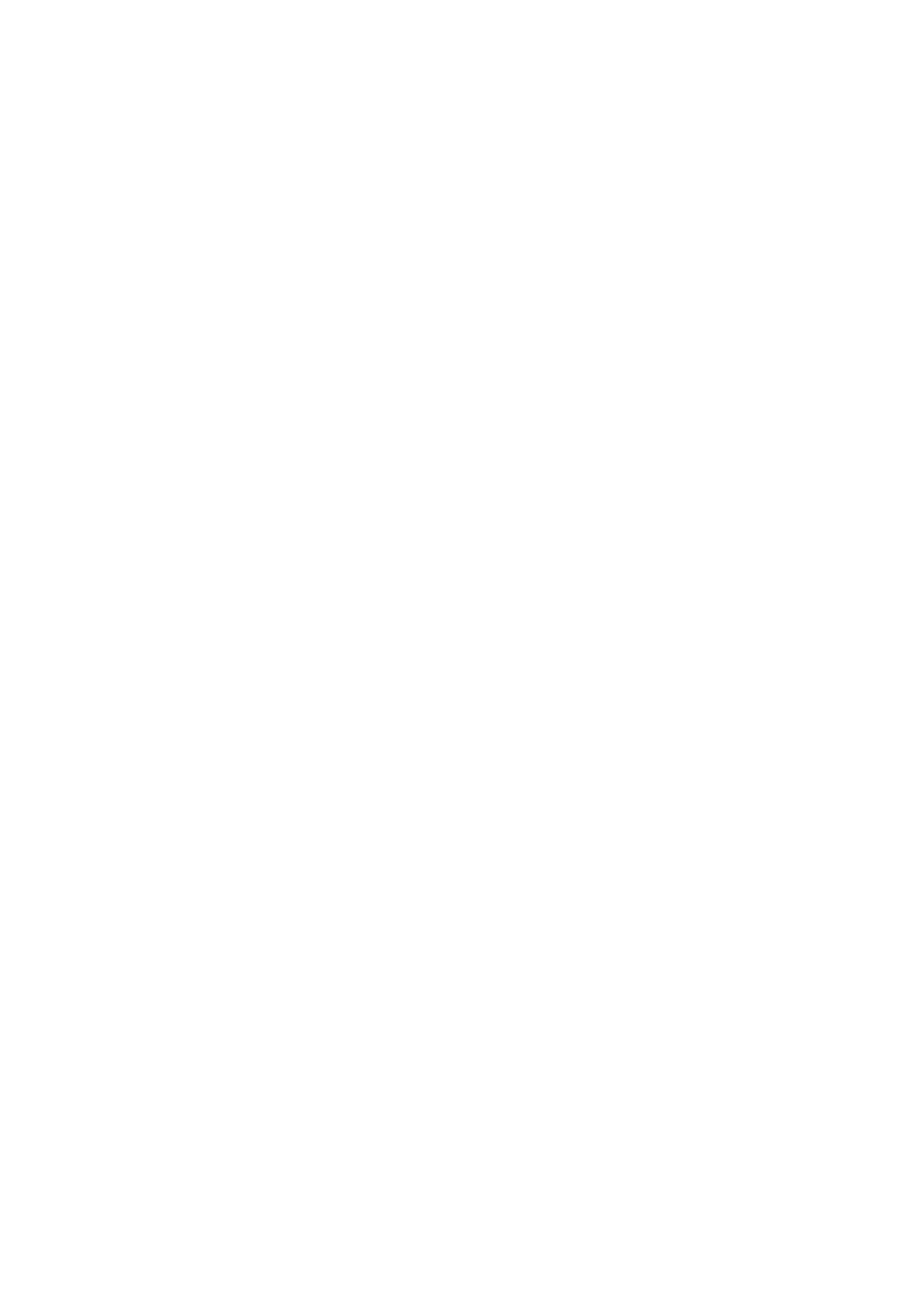Note: In the absence of the Chairperson due to technical issues, Deputy Chairperson G Presland presided.

### **1 Welcome**

Deputy Chairperson G Presland opened the meeting and welcomed those present online.

# **2 Apologies**

There were no apologies.

# **3 Declaration of Interest**

MEMBERS WERE REMINDED OF THE NEED TO BE VIGILANT TO STAND ASIDE FROM DECISION MAKING WHEN A CONFLICT ARISES BETWEEN THEIR ROLE AS A MEMBER AND ANY PRIVATE OR OTHER EXTERNAL INTEREST THEY MIGHT HAVE.

SPECIFICALLY, MEMBERS ARE ASKED TO IDENTIFY ANY NEW INTERESTS THEY HAVE NOT PREVIOUSLY DISCLOSED, AN INTEREST THAT MIGHT BE CONSIDERED AS A CONFLICT OF INTEREST WITH A MATTER ON THE AGENDA.

THE FOLLOWING ARE DECLARED INTERESTS OF THE WAITĀKERE RANGES LOCAL BOARD:

| <b>BOARD</b><br><b>MEMBER</b>     | <b>ORGANISATION/POSITION</b>                                                                                                                                                                                                                                                                                                                                                                                                                                                                  |  |  |
|-----------------------------------|-----------------------------------------------------------------------------------------------------------------------------------------------------------------------------------------------------------------------------------------------------------------------------------------------------------------------------------------------------------------------------------------------------------------------------------------------------------------------------------------------|--|--|
| <b>MARK ALLEN</b>                 | COMMUNITY WAITĀKERE - EXECUTIVE OFFICER<br>$\bullet$<br>BETHELLS VALLEY FIRE - SENIOR FIRE FIGHTER<br>$\bullet$<br>WAITĀKERE LICENSING TRUST - TRUSTEE                                                                                                                                                                                                                                                                                                                                        |  |  |
| <b>MICHELLE</b><br><b>CLAYTON</b> | <b>GLEN EDEN COMMUNITY HOUSE - TREASURER</b><br>$\bullet$<br><b>GLEN EDEN RESIDENTS' ASSOCIATION - TREASURER</b><br>WAITAKERE COMMUNITY ORGANISATION GRANTS SCHEME<br>$\bullet$<br>(COGS) - COMMITTEE MEMBER<br>THE PERSONAL ADVOCACY AND SAFEGUARDING ADULTS<br>$\bullet$<br><b>TRUST - TRUSTEE</b><br>GLEN EDEN RETURNED SERVICES ASSOCIATION (RSA) -<br><b>MEMBER</b><br><b>GLEN EDEN RAILWAY TRUST - MEMBER</b><br>TE WAHI ORA CHARITABLE TRUST - TRUSTEE                                 |  |  |
| <b>SANDRA</b><br><b>CONEY</b>     | CARTWRIGHT COLLECTIVE - MEMBER<br>$\bullet$<br>WOMEN'S HEALTH ACTION TRUST - PATRON<br>$\bullet$<br>NEW ZEALAND SOCIETY OF GENEALOGISTS - MEMBER<br>$\bullet$<br>NEW ZEALAND MILITARY DEFENCE SOCIETY - MEMBER<br>$\bullet$<br>PEST FREE PIHA - PARTNER IS THE COORDINATOR<br>$\bullet$<br>PIHA TENNIS CLUB – PATRON AND PARTNER IS THE PRESIDENT<br>$\bullet$<br>PIHA WETLAND TRUST - PARTNER IS A TRUSTEE<br>WAITAKERE RANGES PEST FREE ALLIANCE - PARTNER IS THE<br>CO-CHAIR OF THIS GROUP |  |  |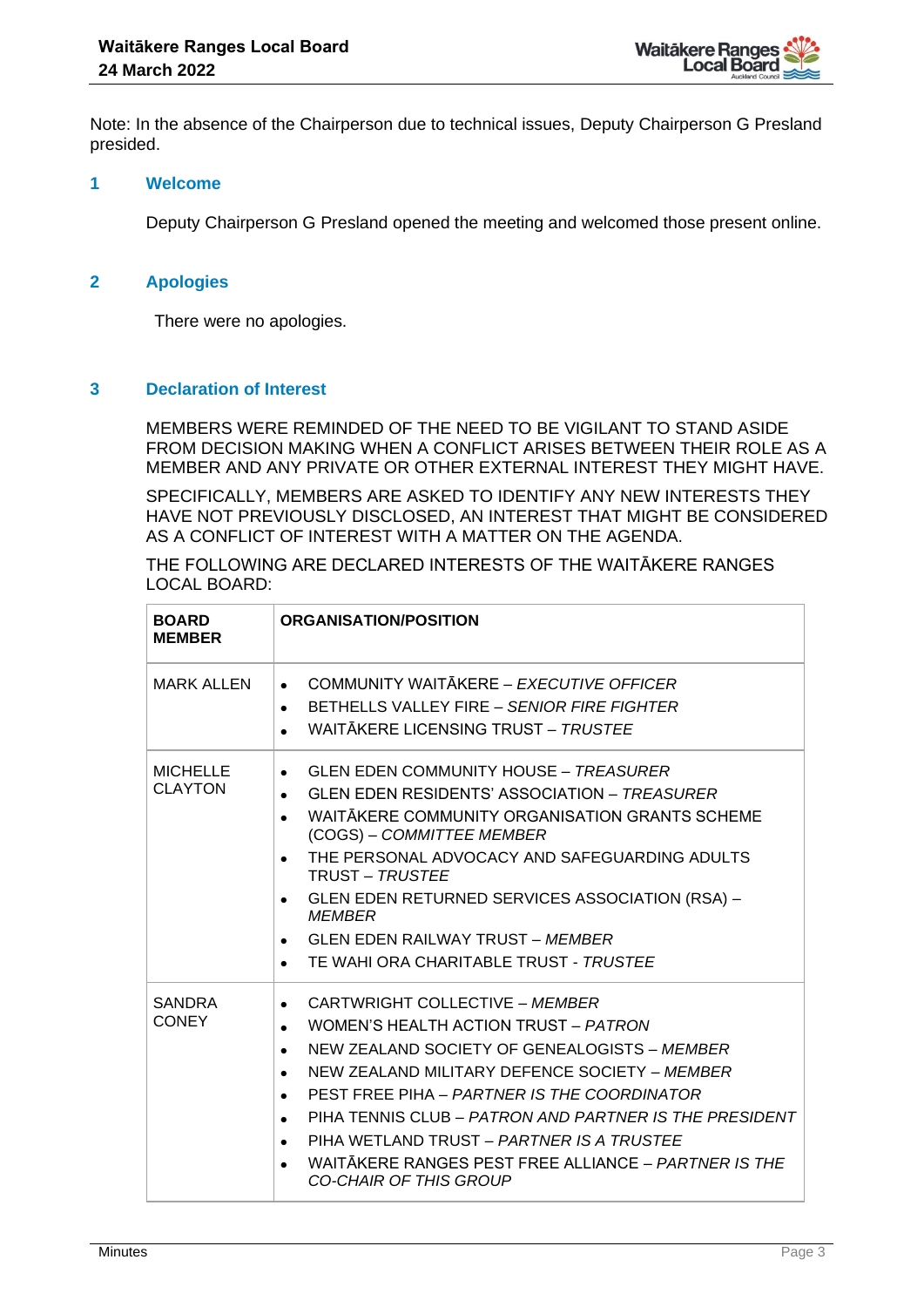| <b>BOARD</b><br><b>MEMBER</b>  | <b>ORGANISATION/POSITION</b>                                                                                                                                                                                                                                                                                                          |
|--------------------------------|---------------------------------------------------------------------------------------------------------------------------------------------------------------------------------------------------------------------------------------------------------------------------------------------------------------------------------------|
|                                | WAITEMATĂ DISTRICT HEALTH BOARD – <i>ELECTED MEMBER &amp;</i><br>CHAIR OF HOSPITAL ADVISORY COMMITTEE                                                                                                                                                                                                                                 |
| <b>GREG</b><br><b>PRESLAND</b> | WHAU COASTAL WALKWAY ENVIRONMENTAL TRUST -<br><b>TRUSTEE</b><br>COMBINED YOUTH SERVICES TRUST - TRUSTEE<br>$\bullet$<br>GLEN EDEN BID – <i>MEMBER</i><br>TITIRANGI RATEPAYERS AND RESIDENTS ASSOCIATION -<br>$\bullet$<br><b>MEMBER</b><br>WAITAKERE RANGES PROTECTION SOCIETY - MEMBER<br>$\bullet$<br>TITIRANGI RSA - <i>MEMBER</i> |
| <b>SAFFRON</b><br><b>TOMS</b>  | TITIRANGI COMMUNITY HOUSE - SECRETARY<br>$\bullet$<br>HUIA-CORNWALLIS RESIDENTS AND RATEPAYERS<br>ASSOCIATION – COMMITTEE MEMBER                                                                                                                                                                                                      |
| <b>KEN TURNER</b>              | HUIA-CORNWALLIS RESIDENTS AND RATEPAYERS<br>ASSOCIATION - COMMITTEE MEMBER                                                                                                                                                                                                                                                            |

## **MEMBER APPOINTMENTS**

BOARD MEMBERS ARE APPOINTED TO THE FOLLOWING BODIES. IN THESE APPOINTMENTS THE BOARD MEMBERS REPRESENT AUCKLAND COUNCIL:

| <b>EXTERNAL COMMUNITY GROUP OR</b><br><b>ORGANISATION</b>                                     | <b>LEAD</b>                       | <b>ALTERNATE</b>                                         |
|-----------------------------------------------------------------------------------------------|-----------------------------------|----------------------------------------------------------|
| AIRCRAFT NOISE COMMUNITY<br><b>CONSULTATIVE GROUP</b>                                         | <b>MARK ALLEN</b>                 | <b>SAFFRON TOMS</b>                                      |
| ARK IN THE PARK                                                                               | <b>MARK ALLEN</b>                 | <b>SANDRA CONEY</b>                                      |
| FRIENDS OF ARATAKI AND WAITĀKERE<br>REGIONAL PARKLAND INCORPORATED                            | <b>MICHELLE</b><br><b>CLAYTON</b> | <b>SANDRA CONEY</b>                                      |
| <b>GLEN EDEN BUSINESS IMPROVEMENT</b><br><b>DISTRICT (GLEN EDEN BUSINESS)</b><br>ASSOCIATION) | <b>MICHELLE</b><br><b>CLAYTON</b> | <b>GREG PRESLAND</b>                                     |
| <b>GLEN EDEN PLAYHOUSE THEATRE TRUST</b>                                                      | <b>KEN TURNER</b>                 | <b>MARK ALLEN</b>                                        |
| TE URU WAITĀKERE CONTEMPORARY<br>GALLERY                                                      | <b>MARK ALLEN</b>                 | <b>SAFFRON TOMS</b><br><b>AND SANDRA</b><br><b>CONEY</b> |
| THE RURAL ADVISORY PANEL                                                                      | <b>KEN TURNER</b>                 | <b>SAFFRON TOMS</b>                                      |

# **4 CONFIRMATION OF MINUTES**

Resolution number WTK/2022/15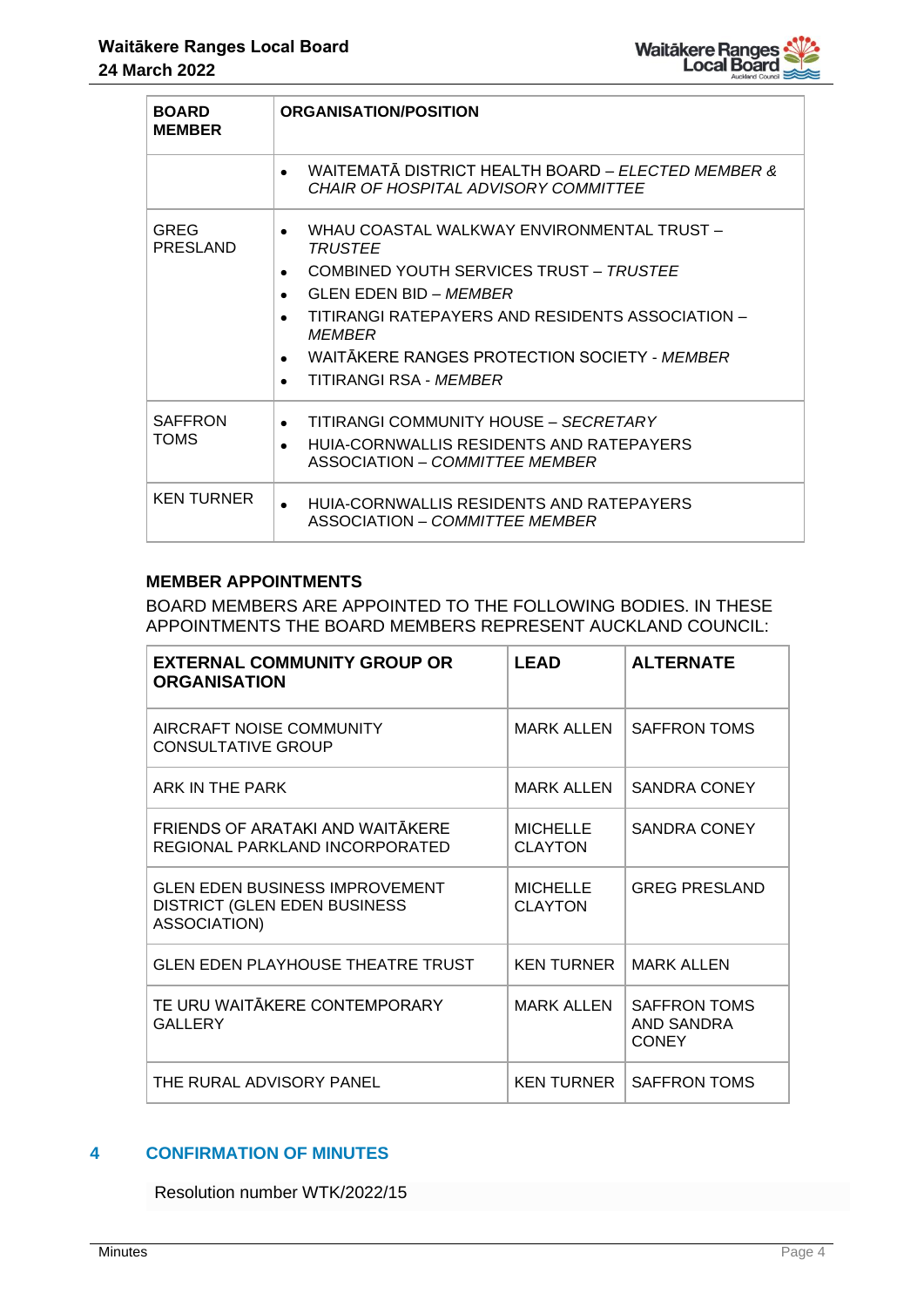

MOVED by Deputy Chairperson G Presland, seconded by Member S Coney:

**That the Waitākere Ranges Local Board:**

**a) confirm the ordinary minutes of its meeting, held on Thursday, 24 February 2022, including the confidential section, as a true and correct record.**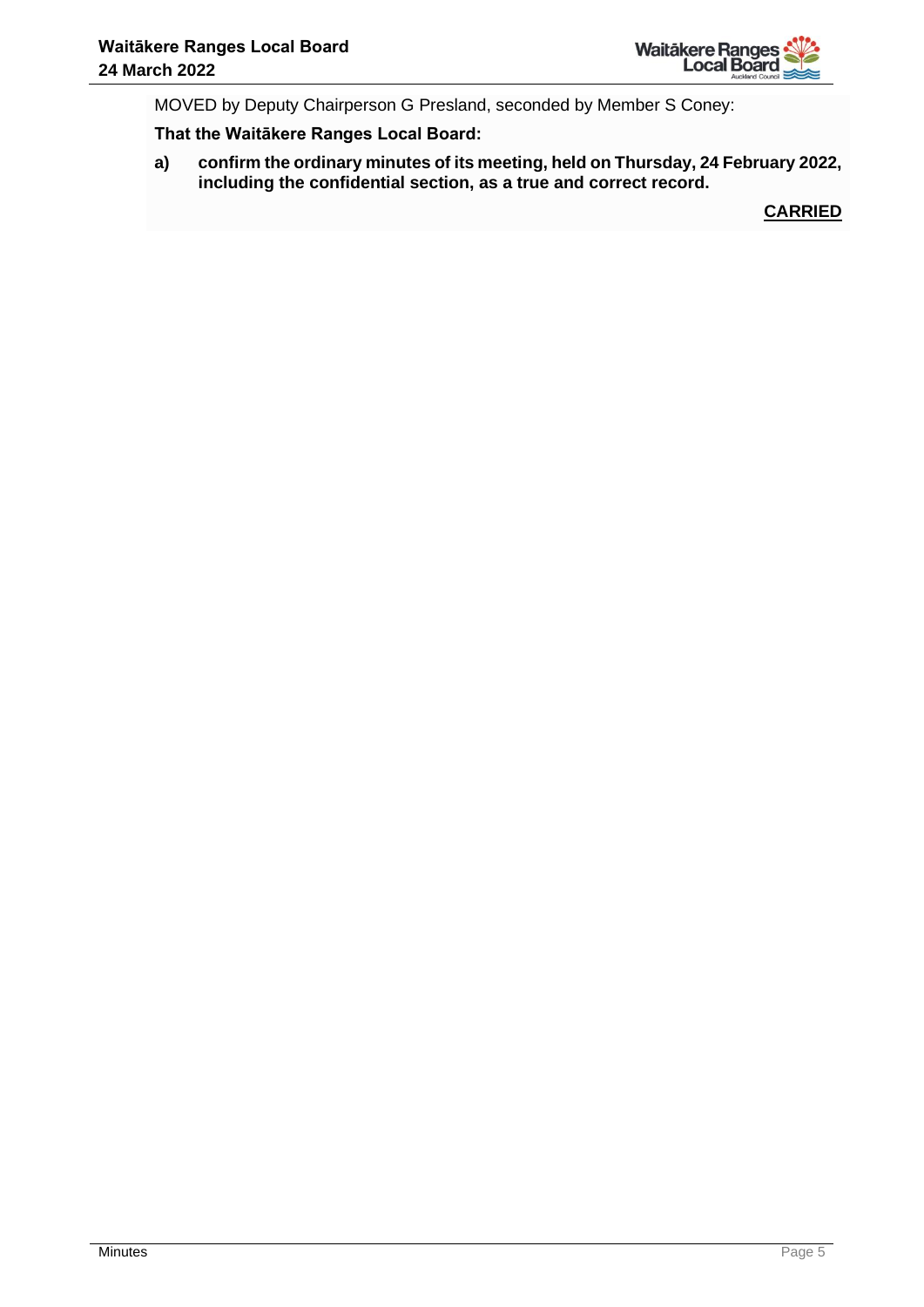

### **5 Leave of Absence**

There were no leaves of absence.

## **6 Acknowledgements**

There were no acknowledgements.

*Chairperson S Toms joined the meeting and assumed the Chair at 4.05pm.*

## **7 Petitions**

There were no petitions.

# **8 Deputations**

## **8.1 Deputation: Laurie Ross and Kevin Murphy - COVID-19 vaccine mandate regulations**

During consideration of this item Chairperson S Toms experienced technical issues and left the meeting at 4.35pm.

Deputy Chairperson G Presland assumed the Chair.

A letter and submission were provided. Copies has been placed in the official minutes and are available on the Auckland Council website as minutes attachments.

Resolution number WTK/2022/16

MOVED by Deputy Chairperson G Presland, seconded by Chairperson S Toms:

#### **That the Waitākere Ranges Local Board:**

**a) receive the presentation regarding the COVID-19 vaccine mandate regulations in Auckland Council's Community Facilities and thank Laurie Ross and Kevin Murphy for their attendance on behalf of Health Freedom West.**

# **CARRIED**

#### **Attachments**

- A 24 March 2022, Waitākere Ranges Local Board; item 8.1 Deputation: Laurie Ross and Kevin Murphy - COVID-19 vaccine mandate regulations letter
- B 24 March 2022, Waitākere Ranges Local Board; item 8.1 Deputation: Laurie Ross and Kevin Murphy - COVID-19 vaccine mandate regulations submission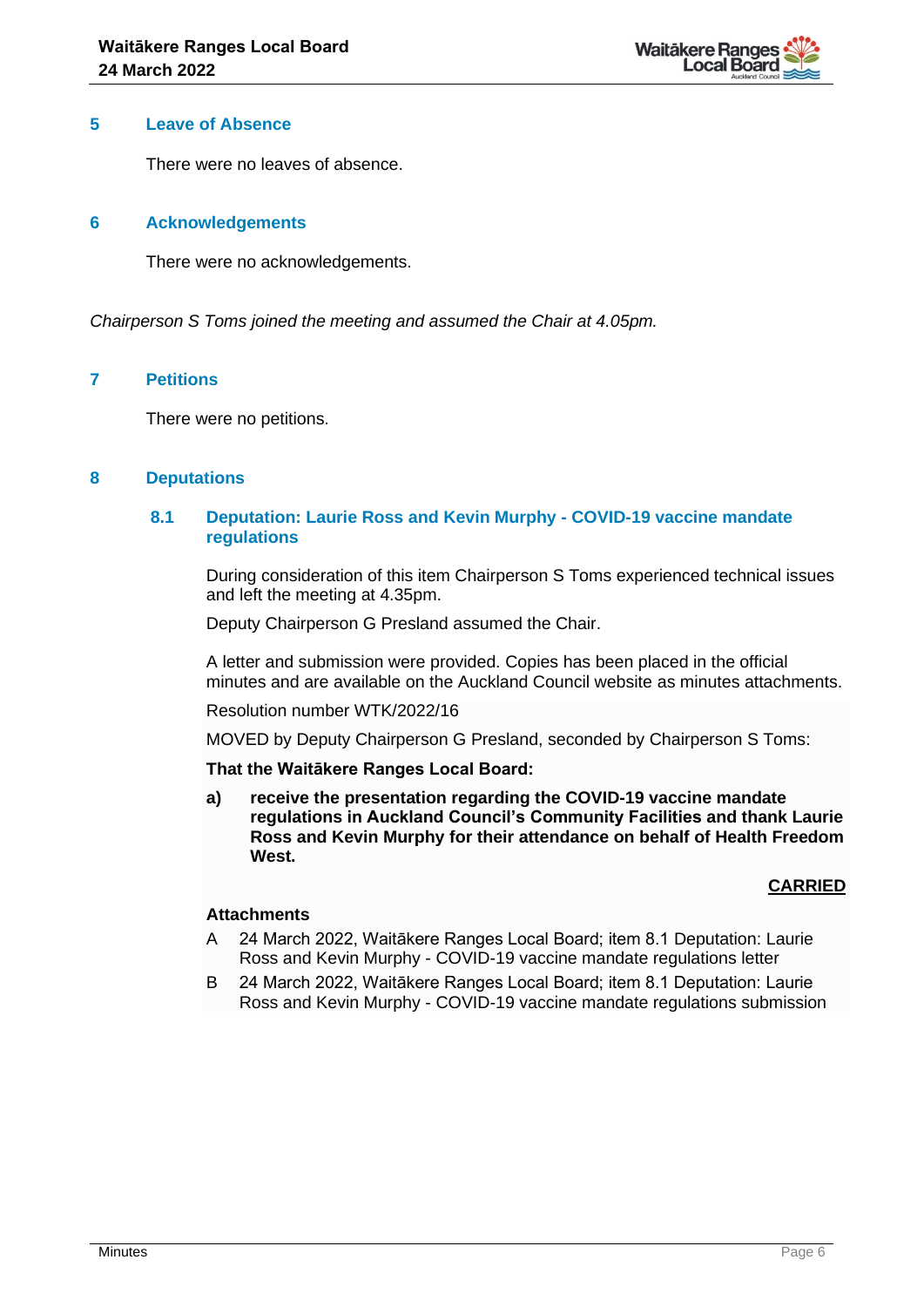

## **8.2 Deputation: Tom Austen - Submission on the Draft Waitakere Ranges Regional Park Management Plan**

Chairperson S Toms returned to the meeting at 4.41pm.

Due to Chairperson S Toms' technical issues it was agreed that Deputy Chairperson G Presland would preside for the remainder of the meeting.

A presentation was provided. A copy has been placed in the official minutes and is available on the Auckland Council website as a minutes attachment.

Resolution number WTK/2022/17

MOVED by Deputy Chairperson G Presland, seconded by Member K Turner:

**That the Waitākere Ranges Local Board:**

**a) receive the presentation regarding the draft Waitakere Ranges Regional Park Management Plan and thank Tom Austen, and the residents he represents, for his attendance.**

**CARRIED**

## **Attachments**

A 24 March 2022 Waitākere Ranges Local Board item 8.2 Tom Austen Draft Waitakere Ranges Regional Park Management Plan submission

## **9 Public Forum**

## **9.1 Public Forum: Eva Tamura - Disability issues for children in parks**

A submission was provided. A copy has been placed in the official minutes and is available on the Auckland Council website as a minutes attachment.

Resolution number WTK/2022/18

MOVED by Deputy Chairperson G Presland, seconded by Member M Clayton:

#### **That the Waitākere Ranges Local Board:**

**a) receive the presentation on disability issues for children in parks and thank Eva Tamura for her attendance**.

# **CARRIED**

#### **Attachments**

A 24 March 2022 Waitākere Ranges Local Board item 9.1 Public Forum Eva Tamura Disability issues for children in parks submission

#### **10 Extraordinary Business**

There was no extraordinary business.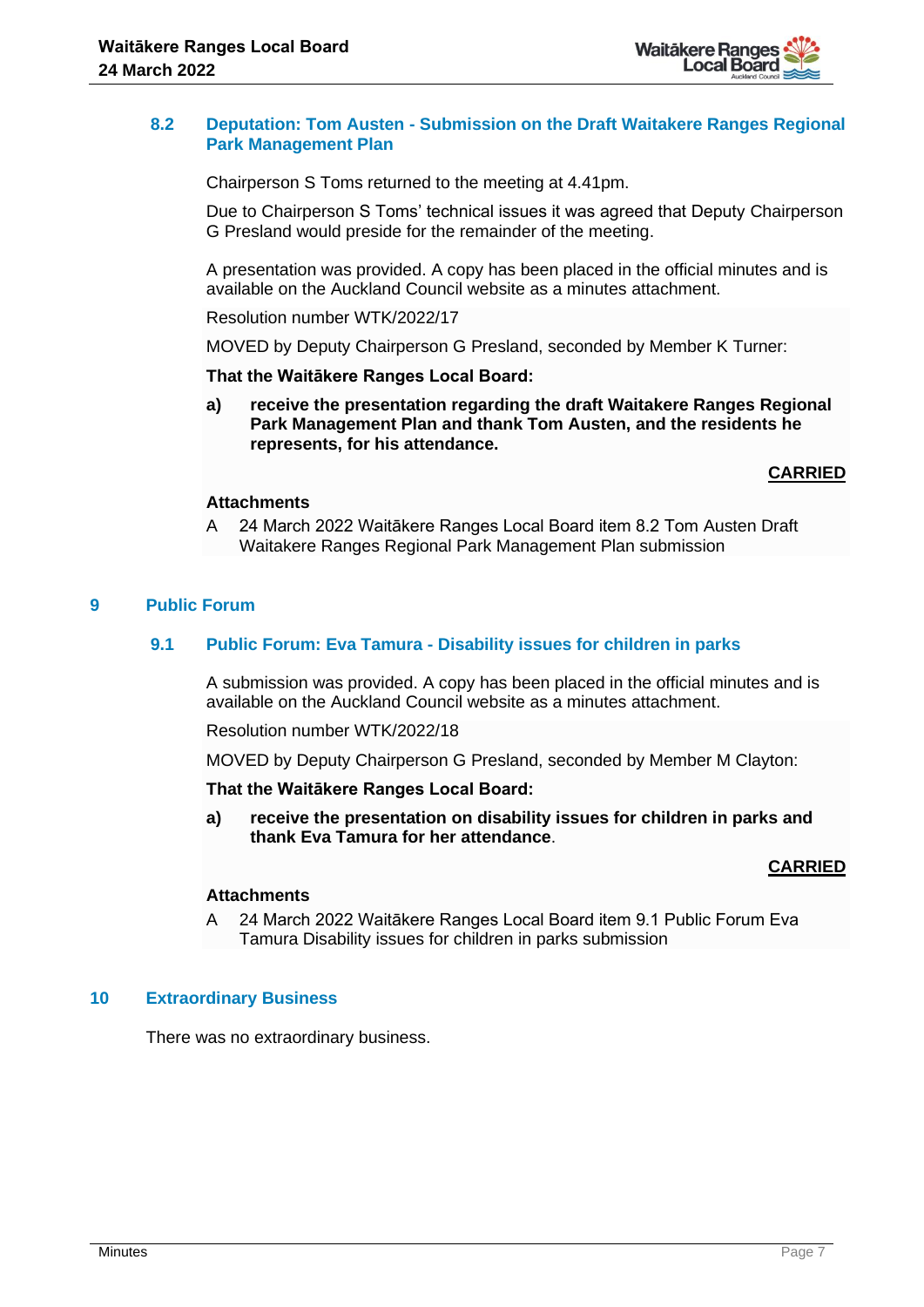

# **11 Waitākere Ward Councillors' Update**

Resolution number WTK/2022/19

MOVED by Deputy Chairperson G Presland, seconded by Member S Coney:

# **That the Waitākere Ranges Local Board:**

**a) thank Waitākere Ward Councillor Linda Cooper for her verbal update.**

**CARRIED**

# **12 Waitākere Ranges Local Board Engagement Strategy**

Resolution number WTK/2022/20

MOVED by Member M Allen, seconded by Member M Clayton:

#### **That the Waitākere Ranges Local Board:**

- **a) approve the Waitākere Ranges Local Board Engagement Strategy.**
- **b) thank Shoma Prasad, Engagement Advisor and the Local Board Services team for their work on developing the Waitākere Ranges Local Board Engagement Strategy**.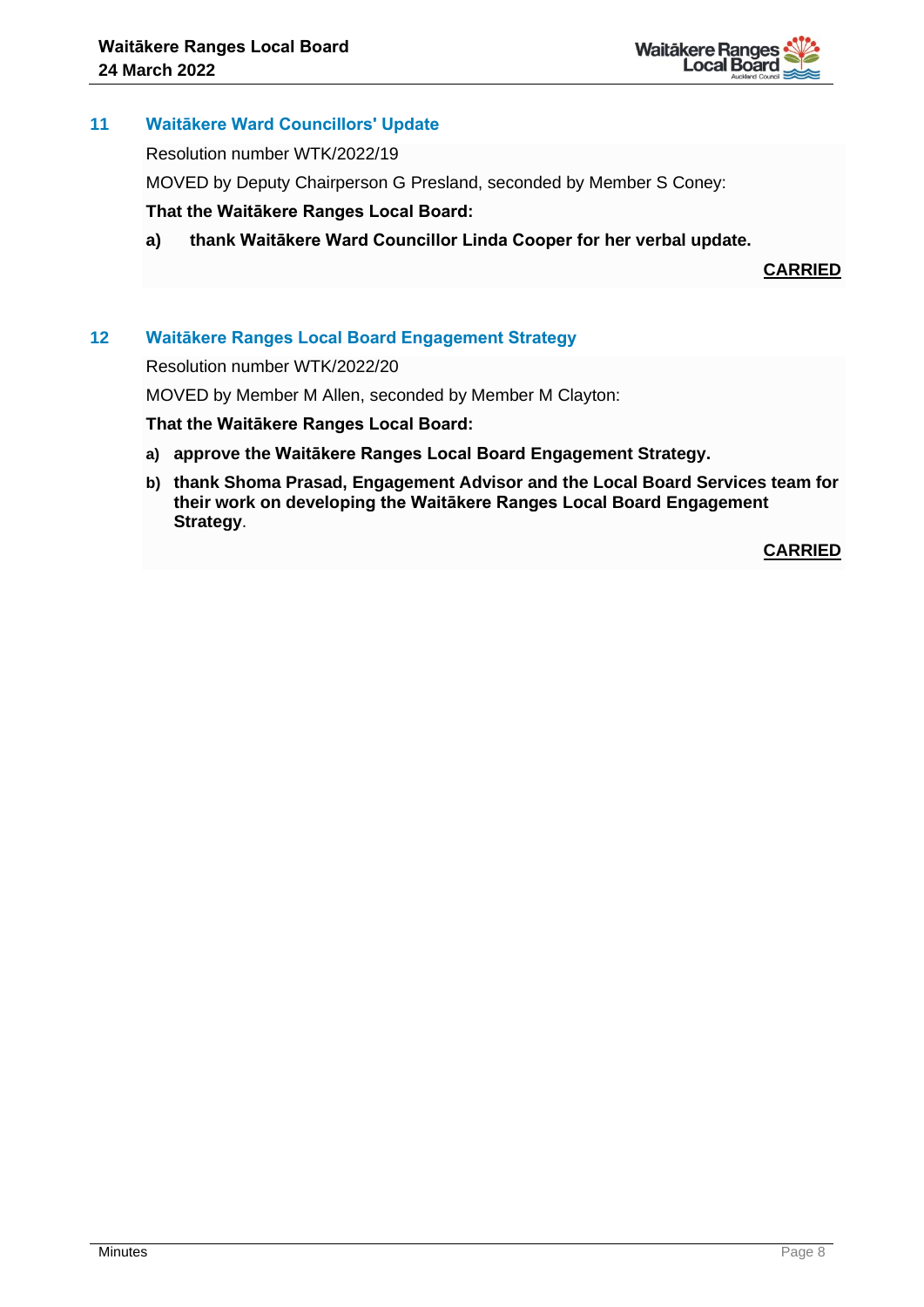

# **13 Waitākere Ranges Local Board Work Programme Reallocations 2021/2022**

Chairperson S Toms and Member M Allen declared an interest in the item and took no part in discussion or voting on this matter.

Resolution number WTK/2022/21

MOVED by Deputy Chairperson G Presland, seconded by Member S Coney:

#### **That the Waitākere Ranges Local Board:**

- **a) approve the reallocation of \$85,659 of 2021/2022 underspend budget towards the following activities:**
	- **i) ID 517: Customer and Community Services – Māori Responsiveness: Kaiwhakaawe -Māori broker and Māori-led engagement – \$20,000**
	- **ii) ID 531: Customer and Community Services – Community grants Waitākere Ranges – \$16,420**
	- **iii) ID 532: Customer and Community Services – Māori Responsiveness: Mana whenua engagement (Top up funding for New Resident's Welcome Pack) – \$4,200**
	- **iv) ID 722: Infrastructure and Environmental Services – Climate action programme – \$10,000**
	- **v) ID New: Customer and Community Services – Emergency grant to Titirangi community House – \$10,039**
	- **vi) ID New: Customer and Community Services – Business development strategy and plan for Titirangi Community House – \$15,000**
	- **vii) ID New: Customer and Community Services - Chemical wash and tidy up of Glen Eden Village - \$10,000.**
- **b) prioritise the film revenue budget of \$5,730 to areas directly affected by filming activity.**

**CARRIED**

## **14 Council-Controlled Organisations Quarterly Update: Quarter Two, 2021-2022**

Resolution number WTK/2022/22

MOVED by Member S Coney, seconded by Chairperson S Toms:

**That the Waitākere Ranges Local Board:**

**a) note updates to the Joint Council-Controlled Organisations Engagement Plan 2021/2022 as outlined in Attachment A of the agenda report.**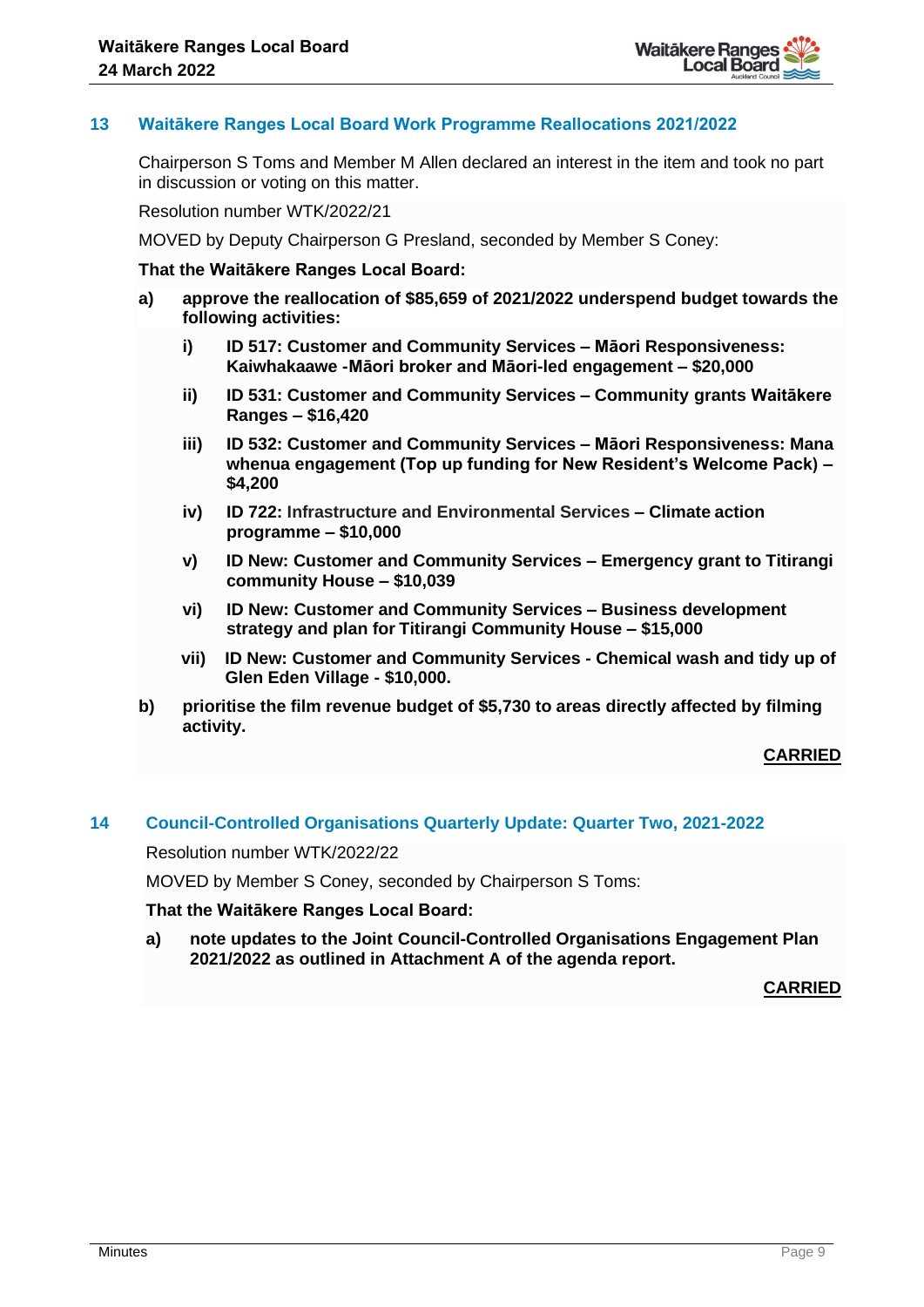

## **15 Local board input to development of Auckland Transport's Interim Speed Management Plan**

Resolution number WTK/2022/23

MOVED by Deputy Chairperson G Presland, seconded by Member M Allen:

#### **That the Waitākere Ranges Local Board:**

- **a) provide the following feedback on the draft Auckland Transport Speed Management Plan:**
	- **i) support the development of a speed management plan to achieve Vision Zero outcomes, with the following comments:** 
		- **A) community engagement and communication is essential.**
		- **B) highlight the importance of working with place-based emergency services in the Waitakere Ranges such as rural fire service and first responders.**
		- **C) the plan should include efficiency measures of the transport system as a whole.**
		- **D) road deaths were trending downward from the 1970s to around 2008, and is now spiking so a change is much needed.**
	- **ii) support the draft principles:** 
		- **A) Tiakitanga, the safety of people, is the first priority in speed management.**
		- **B) speed management work supports climate change, health, equity, and operational co-benefits.**
		- **C) speed limits are supported by infrastructure planning, design and operation, effective deterrence, and community engagement.**
		- **D) speed management considers the functions of roads and streets movement, place, strategic modes – and how many people travel outside vehicles.**
		- **E) safety risks are managed and lower ends of speed limit ranges are used unless safety infrastructure allows otherwise. Engineering treatments focus on places with high risk, operating speed, active mode or cobenefit priority.**
		- **F) we work in partnership in governance, design, delivery, enforcement and monitoring.**
		- **G) we continuously monitor all changes and respond agilely with further treatments when needed.**
	- **iii) make the following comments on the draft principles:**
		- **A) the speed management plan should use and refer to the Waitākere Ranges Heritage Area Transport Design Guide in applying the above principles (particularly b) iii, b) iv and b) v) in the Waitākere Ranges area.**
		- **B) the role of road quality and how it is maintained is critical to keeping road users safe. With many of our coastal communities relying on oneroad-in, one-road-out, the safety and functionality of our roads is a vital lifeline. The roads serve the people living in the ranges as well as the many visitors to the area so there is a need for the right balance to be struck.**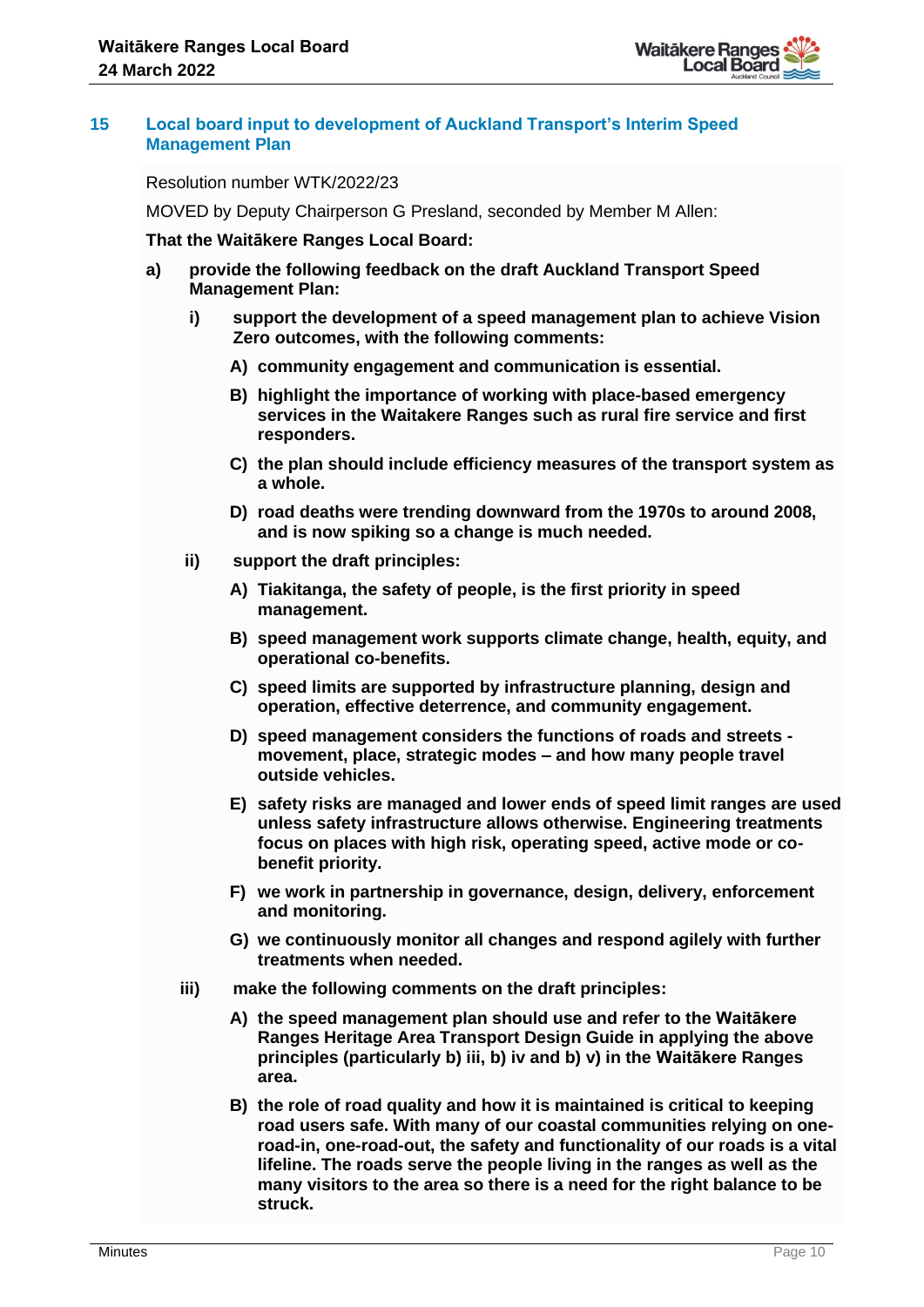- **C) under the principle "we continuously monitor all changes and respond agilely", we note that:**
	- **a) agility requires budget and resource in be able to respond to changes to the road and road use in a timely way.**
	- **b) the plan should include a section discussing its approach to technical advances in vehicle safety.**
- **iv) support the proposed focus areas:**
	- **A) areas around community destinations and places with high active mode priority.**
	- **B) rural and urban roads with higher risk of death or serious injury.**
	- **C) places where speed calming engineering or safe infrastructure is being funded by other parties.**
	- **D) places where there is community demand for safe speeds.**
	- **E) places where safe speeds complement other infrastructure investment.**
- **v) makes the following comments on the focus areas:** 
	- **A) roads connecting to the Rapid Transit Network should be a focus to ensure they are safe for all transport modes. In our area this is the Western Train Line.**
	- **B) the transition from rural to urban road should be a focus area where changes in land and road use are occurring. Candia Road, Swanson is an example of the distinct set of problems that can arise on roads near the rural urban boundary.**
	- **C) note the topography of the Waitākere Ranges area is a physical constraint, with many winding road, often without footpaths and a significant population living throughout, which in itself is a worthy focus area.**
	- **D) on our roads, there is often a difference between the speed limit and the safe speed at which people can drive.**
- **b) notes the current consultation and community consideration of speeds is providing additional roads for consideration that the Board will provide to Auckland Transport in due course.**

# **CARRIED**

Note: pursuant to Standing Order 1.8.6 Member K Turner requested that his dissenting vote be recorded.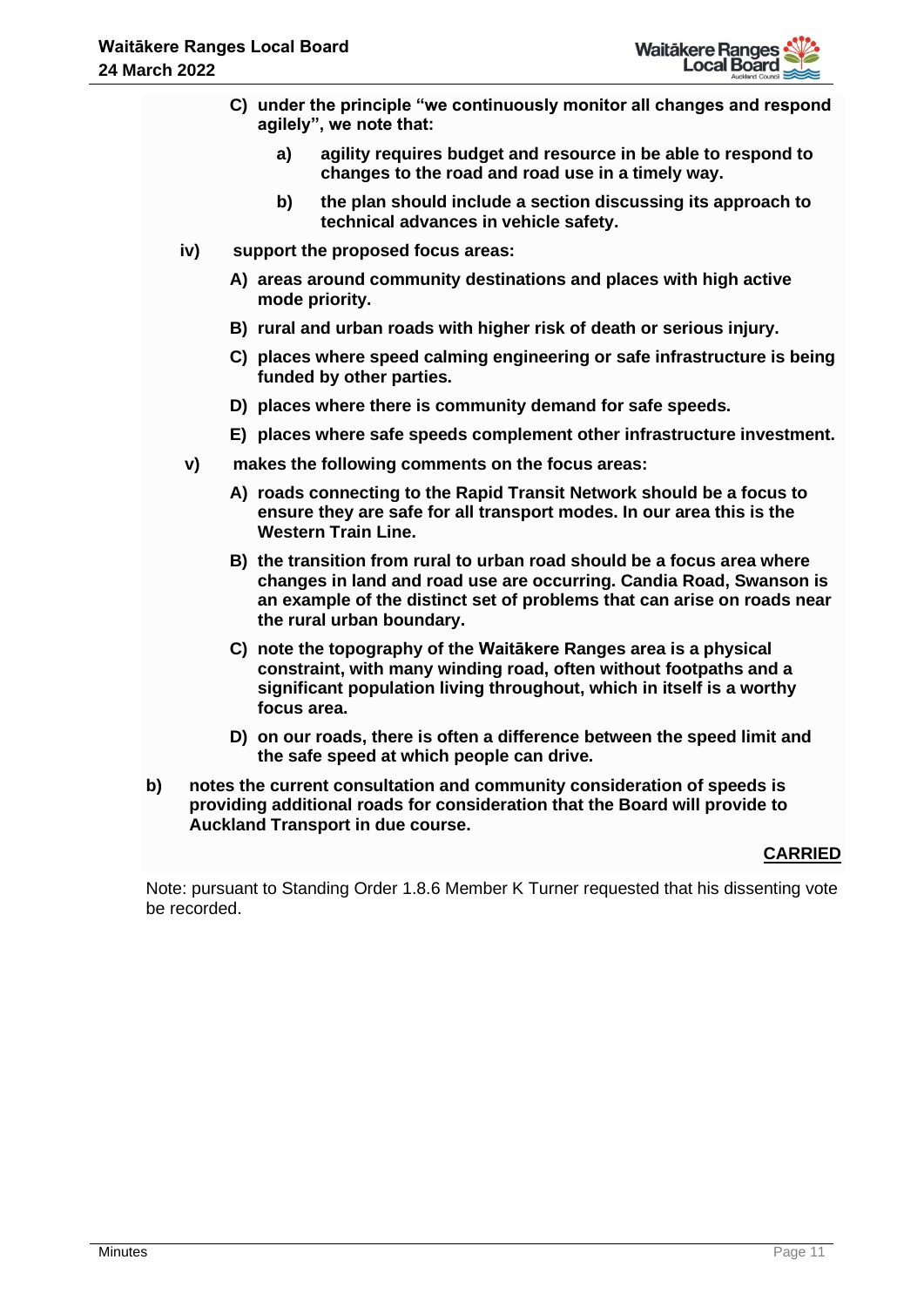

### **16 Delegated local board feedback on Auckland Council's submission to the proposed Hākaimangō-Matiatia Marine Reserve**

Resolution number WTK/2022/24

MOVED by Member S Coney, seconded by Member M Allen:

**That the Waitākere Ranges Local Board:**

**a) receive the feedback made under delegation on the proposed Hākaimangō-Matiatia Marine Reserve at the north-western end of Waiheke Island**.

**CARRIED**

#### **17 Chair's Report - Saffron Toms**

Due to Chairperson S Toms' technical issues this item was withdrawn.

#### **18 Workshop Records**

Resolution number WTK/2022/25

MOVED by Deputy Chairperson G Presland, seconded by Member S Coney:

#### **That the Waitākere Ranges Local Board:**

**a) receive the workshop records and supporting materials for 10, 17 and 24 February 2022.**

# **CARRIED**

#### **19 Governance Forward Work Programme**

Resolution number WTK/2022/26

MOVED by Deputy Chairperson G Presland, seconded by Member M Clayton:

#### **That the Waitākere Ranges Local Board:**

**a) receive the governance forward work programme for March 2022.**